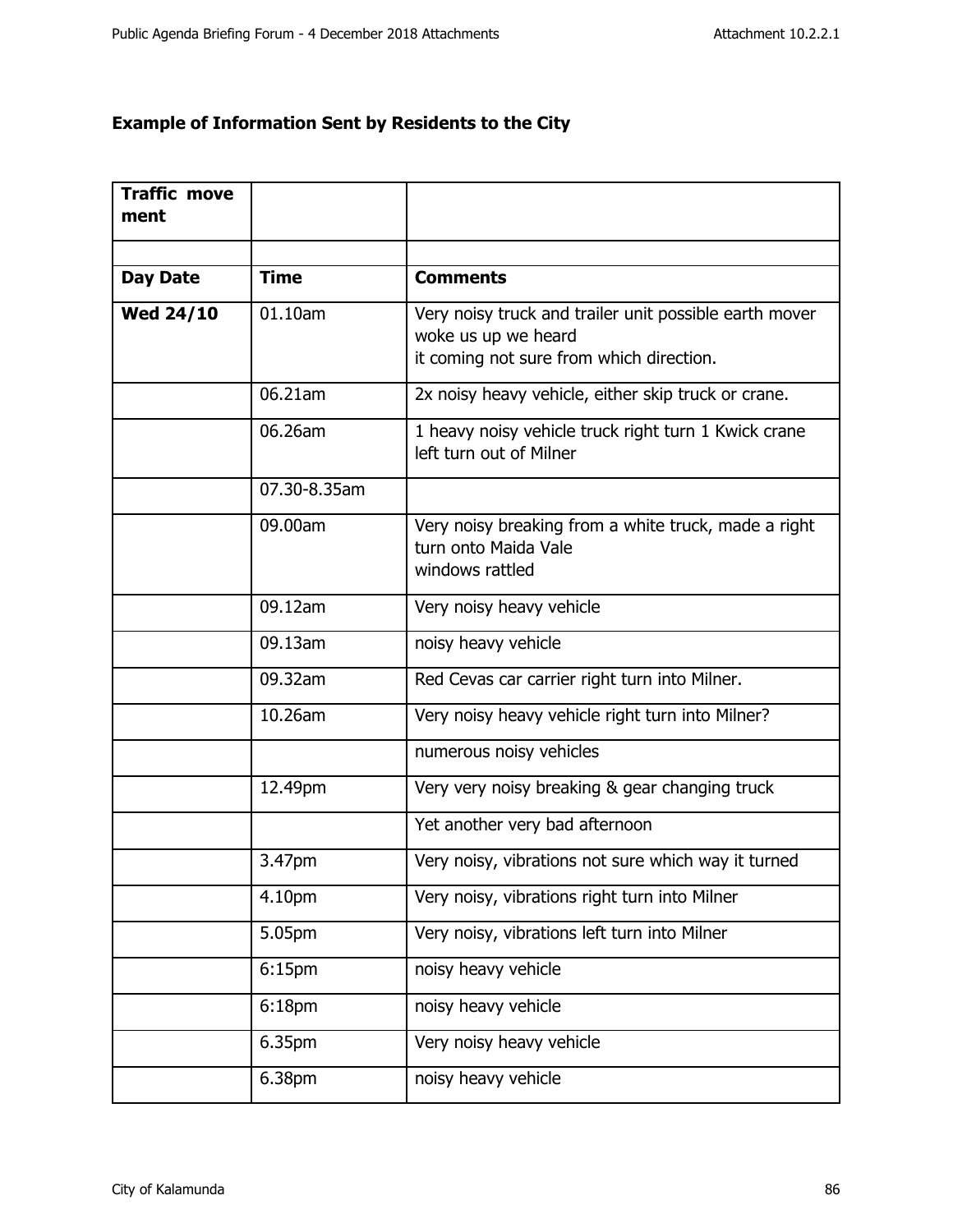|            | 7:10 <sub>pm</sub> | Very noisy heavy vehicle out of Milner rd.                                                                 |
|------------|--------------------|------------------------------------------------------------------------------------------------------------|
|            |                    |                                                                                                            |
| Thur 25/10 | Around 03.00am     | 2 noisy heavy vehicle's                                                                                    |
|            | 06.20am            | 2 very noisy cranes                                                                                        |
|            | 8.11am             | 2 noisy heavy vehicle's 1 made the house vibrate                                                           |
|            |                    | the usual unacceptable amount of very noisy heavy<br>vehicle's all morning.                                |
|            |                    | And the same for the afternoon                                                                             |
| Fri 26/10  | 05.58am            | Very noisy heavy vehicle                                                                                   |
|            |                    |                                                                                                            |
|            | 06.02am            | noisy heavy vehicle                                                                                        |
|            | 06.14am            | noisy heavy vehicle                                                                                        |
|            |                    | Quietish morning truck wise                                                                                |
|            | 09.11am            | Very very noisy vehicle                                                                                    |
|            | 09.40am            | noisy crane?                                                                                               |
|            | 10.00am            | very noisy green crane right turn into Milner. White<br>tanker vehicle left turn onto Maida Vale           |
|            | 1.30-2.30pm        | numerous very noisy heavy vehicle's                                                                        |
|            |                    | The usual heavy vehicle movement this afternoon.                                                           |
|            | 04.50pm            | Very noise Centurian regular right turner into Milner,<br>very noisy heard him<br>coming rattling windows. |
|            | 10:19pm            | Very very noisey truck turning into Miler Rd,<br>house windows vibrating                                   |
|            |                    |                                                                                                            |
| Sat 27/10  | 06.58am            | Very noisy heavy vehicle coming into Milner.                                                               |
|            | 7.26am             | noisy heavy vehicle                                                                                        |
|            | 07.27am            | another noisy vehicle                                                                                      |
|            | 08.42am            | red and green noisy crane left turn into Maida Vale                                                        |
|            | 08.44am            | another noisy vehicle                                                                                      |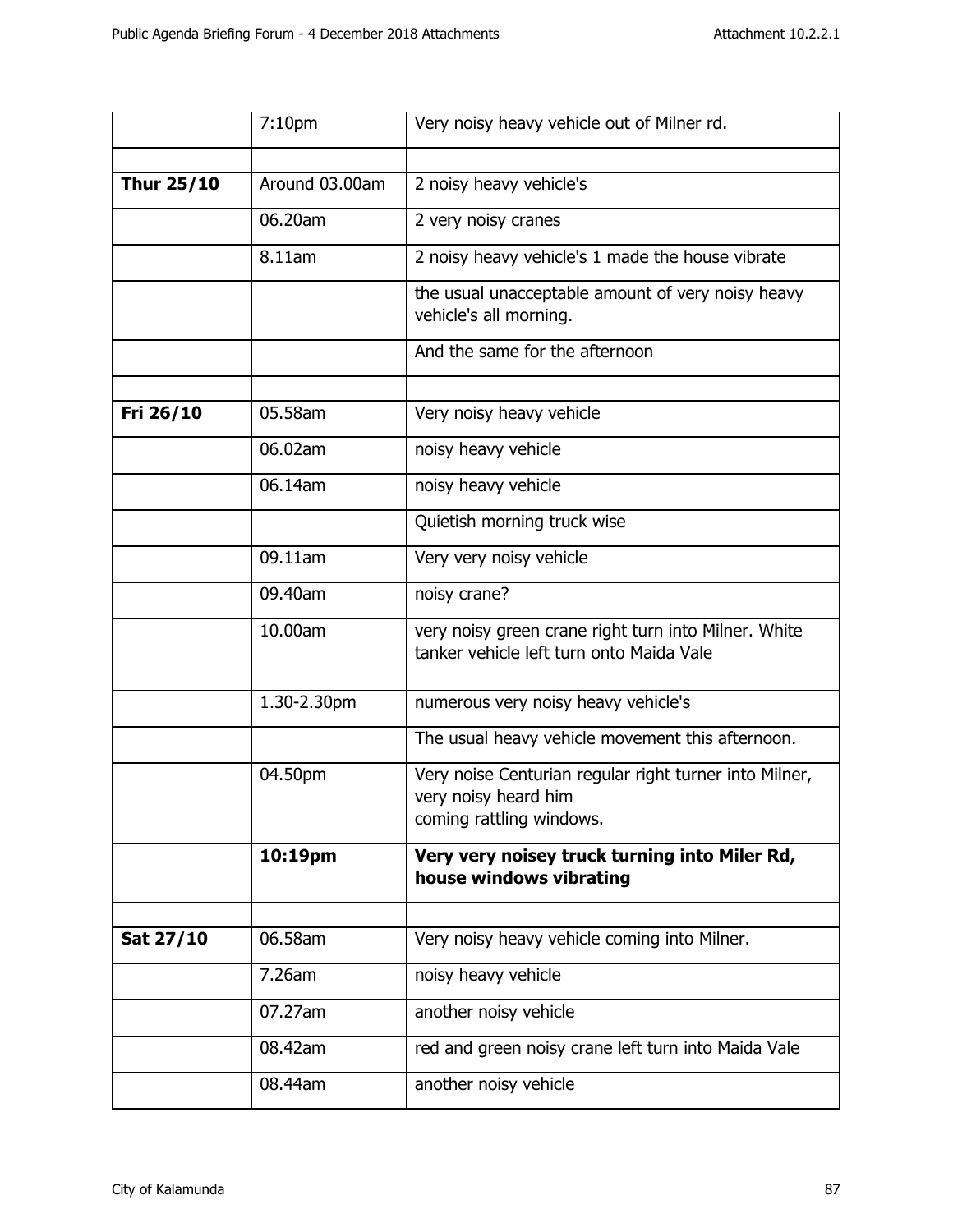|           | 12.00pm        | Very very noisy crane came into Milner                                                                                                                                                                        |
|-----------|----------------|---------------------------------------------------------------------------------------------------------------------------------------------------------------------------------------------------------------|
|           | 12.12pm        | Very noisy we heard it coming came into Milner.                                                                                                                                                               |
|           |                | getting close to being like a weekday.                                                                                                                                                                        |
|           | 12.49pm        | noisy vehicle                                                                                                                                                                                                 |
|           |                |                                                                                                                                                                                                               |
| Mon 29/10 | 06.00-07.00am  | Horrendous amount of very noisy heavy<br>vehicle's absolute nightmare<br>its like living near a freight terminal. Noise,<br>vibrations and windows rattling.                                                  |
|           | 07.05-08.30am  | Again very noisy hour not as many vehicles, just the<br>usual noise & vibrations                                                                                                                              |
|           | 9.05am         | Cevas cars truck loaded truned right on to Maida Vale<br>Rd - Why? should use Berkshire Rd                                                                                                                    |
|           | 10.33am        | truck noisy heavy vehicle                                                                                                                                                                                     |
|           | 12.38pm        | truck noisy heavy vehicle house vibrating, left<br>turn onto Maida Vale RD                                                                                                                                    |
|           |                |                                                                                                                                                                                                               |
|           | 2pm-5pm        | General truck noise all day                                                                                                                                                                                   |
|           | 6.56pm         | truck noisy heavy vehicle (tuck and trailer)                                                                                                                                                                  |
|           |                |                                                                                                                                                                                                               |
| Tue 30/10 | around 01.50am | Very heavy excessive noise engine breaking entering<br>Milner Rd. Along with us it must have woken most of<br>the residents of Maida Vale & Milner. This is becoming<br>a regular occurance during the night. |
|           | 05.20am ish    | Yet another very noisy heavy vehicle woke us up and<br>likley most of the residents as it approached this<br>intersection then exited Milner, house vibreating.                                               |
|           | 05.38am        | another very noisy vehicle leaving intersection again<br>house vibrating                                                                                                                                      |
|           | 06.19am        | noisy crane leaving intersection.                                                                                                                                                                             |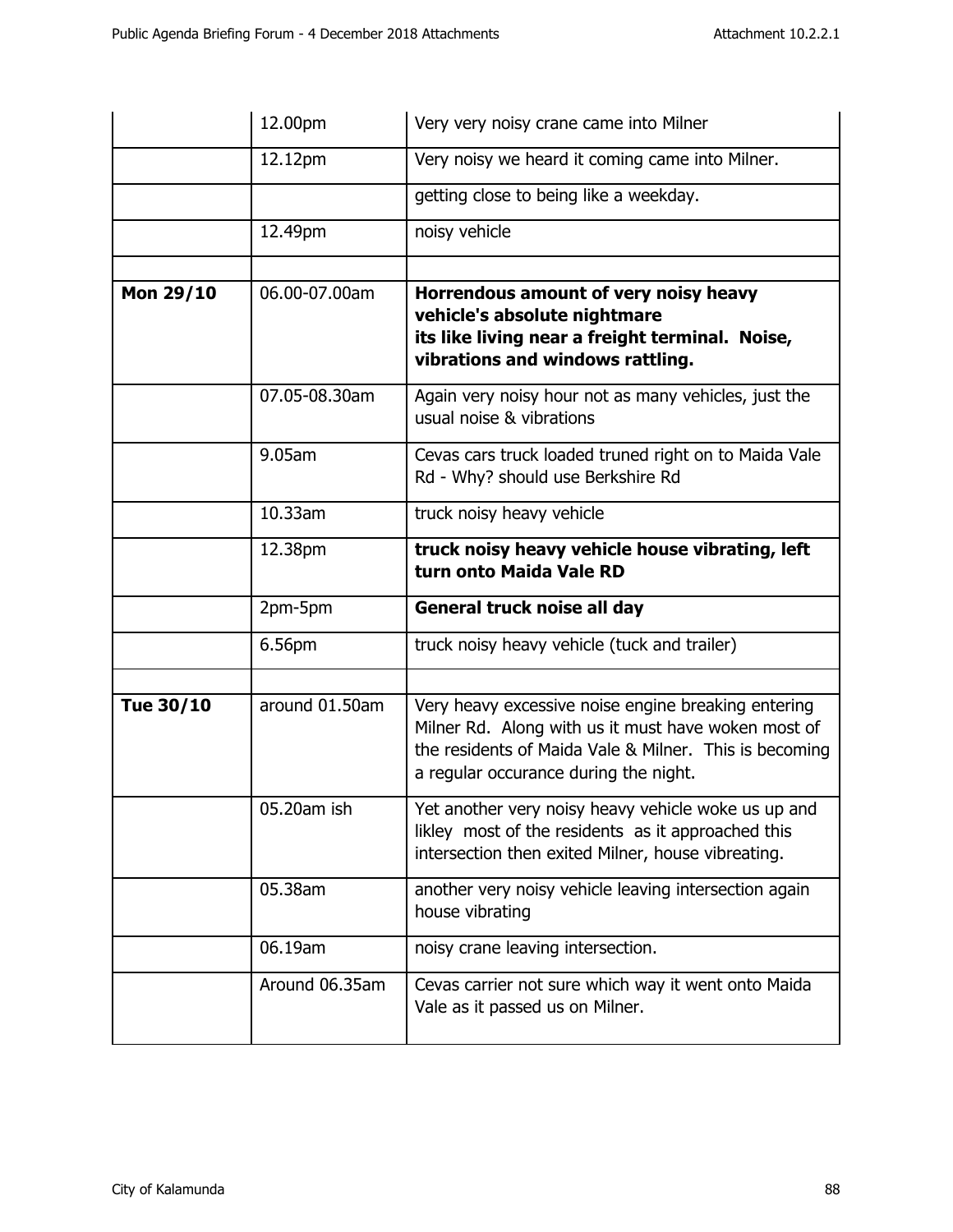|                   | 09.45am     | very noisy very long? Heavy vehicle leaving<br>intersection, must have been long as it took a while to<br>leave the intersection                                                                                           |
|-------------------|-------------|----------------------------------------------------------------------------------------------------------------------------------------------------------------------------------------------------------------------------|
|                   |             | has been the usual noisy disruptive morning, the usual<br>nightmare.                                                                                                                                                       |
|                   |             |                                                                                                                                                                                                                            |
|                   |             | Horrendous amount of very noisy heavy<br>vehicle's absolute nightmare all afternoon, I am<br>thinking all roads around here are closed                                                                                     |
|                   |             |                                                                                                                                                                                                                            |
| <b>Wed 31/10</b>  |             | The usual noisy start to the day                                                                                                                                                                                           |
|                   | 07.52am     | Very noisy seemed like a long vehicle as it took a while<br>to either enter or<br>leave the intersection.                                                                                                                  |
|                   |             | numerous very noisy heavy vehicle's                                                                                                                                                                                        |
|                   | 09.56am     | heard this vehicle coming it was a C D Dodd skip truck<br>made a right turn<br>into Milner                                                                                                                                 |
|                   | 10.02am     | another noisy heavy vehicle right turn into Milner                                                                                                                                                                         |
|                   |             | again numerous very noisy heavy vehicle's                                                                                                                                                                                  |
|                   | 12.22pm     | small toll truck making a right turn into Milner, why??                                                                                                                                                                    |
|                   | 12.25pm     | noisy heavy vehicle                                                                                                                                                                                                        |
|                   |             | Another absolutely horrendous noisy house<br>vibrations all afternoon. There have been<br>several going straight down Maida Vale Rd that<br>would have shaken the whole area, they also<br>seemed like they were speeding. |
|                   | 4.00pm      | very noisy heavy vehicle left turn into Milner moving<br>very fast                                                                                                                                                         |
|                   | 7.30pm      | noisy heavy vehicle truck                                                                                                                                                                                                  |
|                   |             |                                                                                                                                                                                                                            |
| <b>Thur 01/11</b> |             | Amazingly quiet start to the day, there were some                                                                                                                                                                          |
|                   | around 8.35 | White truck & long trailer on the cab door I think it<br>read Justace                                                                                                                                                      |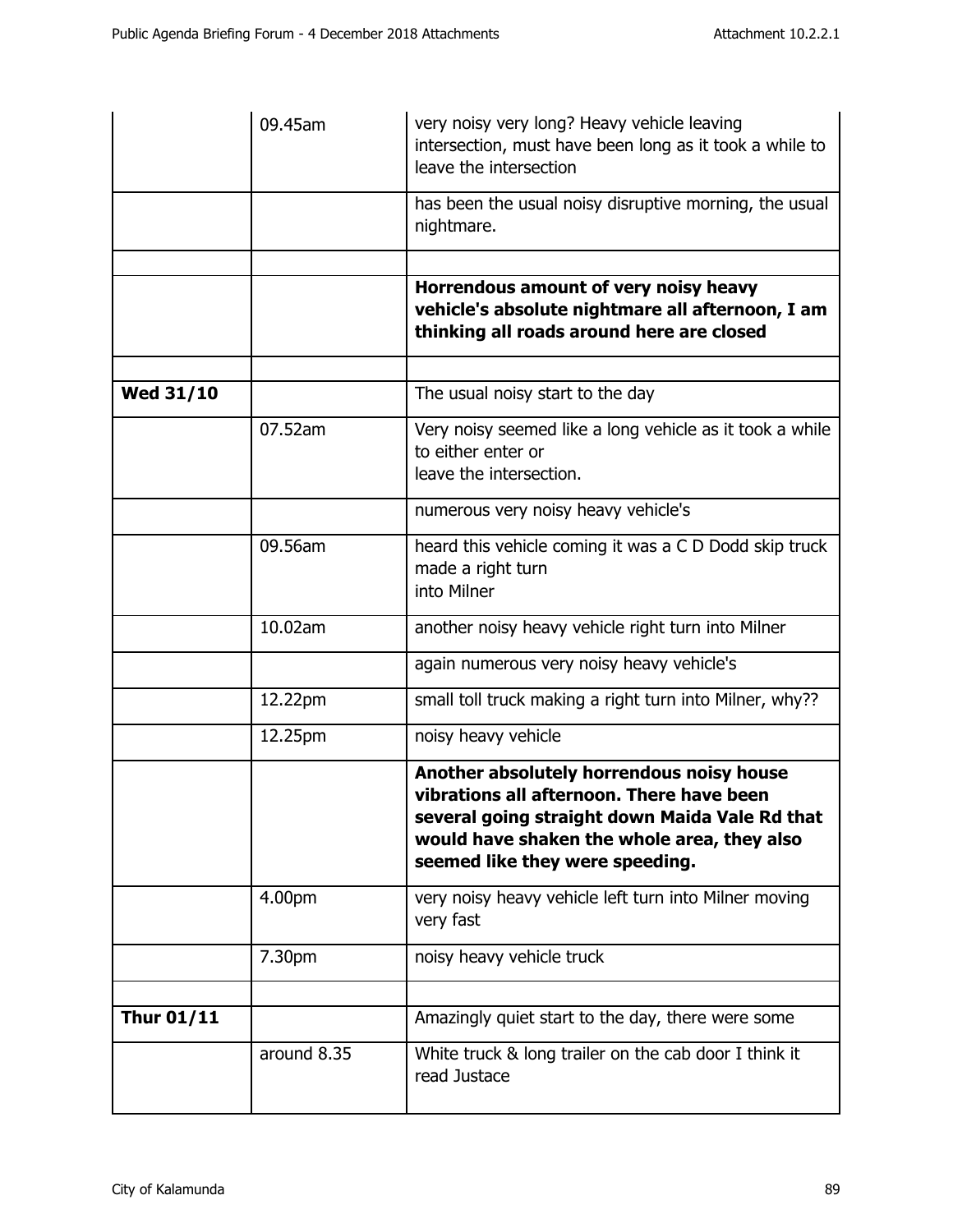|           |                             | in red lettering made a difficult right turn into Milner,<br>unable to get a photo                                                         |
|-----------|-----------------------------|--------------------------------------------------------------------------------------------------------------------------------------------|
|           | 09.37am                     | Lare blue car carrier left turn out of Milner                                                                                              |
|           | 09.40am                     | noisy heavy vehicle truck                                                                                                                  |
|           |                             | I was away from 9.45am until 12ish                                                                                                         |
|           | 12.40pm                     | red and green noisy crane left turn into Maida Vale                                                                                        |
|           |                             | Another nightmare of an afternoon very very<br>noisy coming and goings all<br>afternoon.                                                   |
|           | 04.50pm                     | 2 very noisy vehicles I think one entering the other<br>leaving.                                                                           |
|           | 6.28pm                      | Very noisy truck entering Milner Rd, no peace while<br>having dinner house<br>vibrated.                                                    |
|           | 6.49pm                      | noisy truck entering Milner Rd, house vibrations                                                                                           |
|           | 7.17pm                      | noisy truck entering Milner Rd.                                                                                                            |
|           | 9.29pm                      | Very noisy truck entering Milner Rd, house<br>vibrated.                                                                                    |
| Fri 02/11 | <b>Around 5.00am</b><br>ish | Very noisy truck leaving Milner Rd, it woke me<br>up on it's approach and house vibrated as it<br>waited to make its turn onto Maida Vale. |
|           | 05.54am                     | very noisy crane                                                                                                                           |
|           | 07.35am                     | Noisy white truck right turn into Milner.                                                                                                  |
|           | 07.48am                     | noisy heavy vehicle                                                                                                                        |
|           | 07.51am                     | another noisy heavy vehicle                                                                                                                |
|           | 07.58am                     | yet another noisy heavy vehicle leaving this<br>intersection                                                                               |
|           | 08.12am                     | yet another noisy heavy vehicle entering this<br>intersection                                                                              |